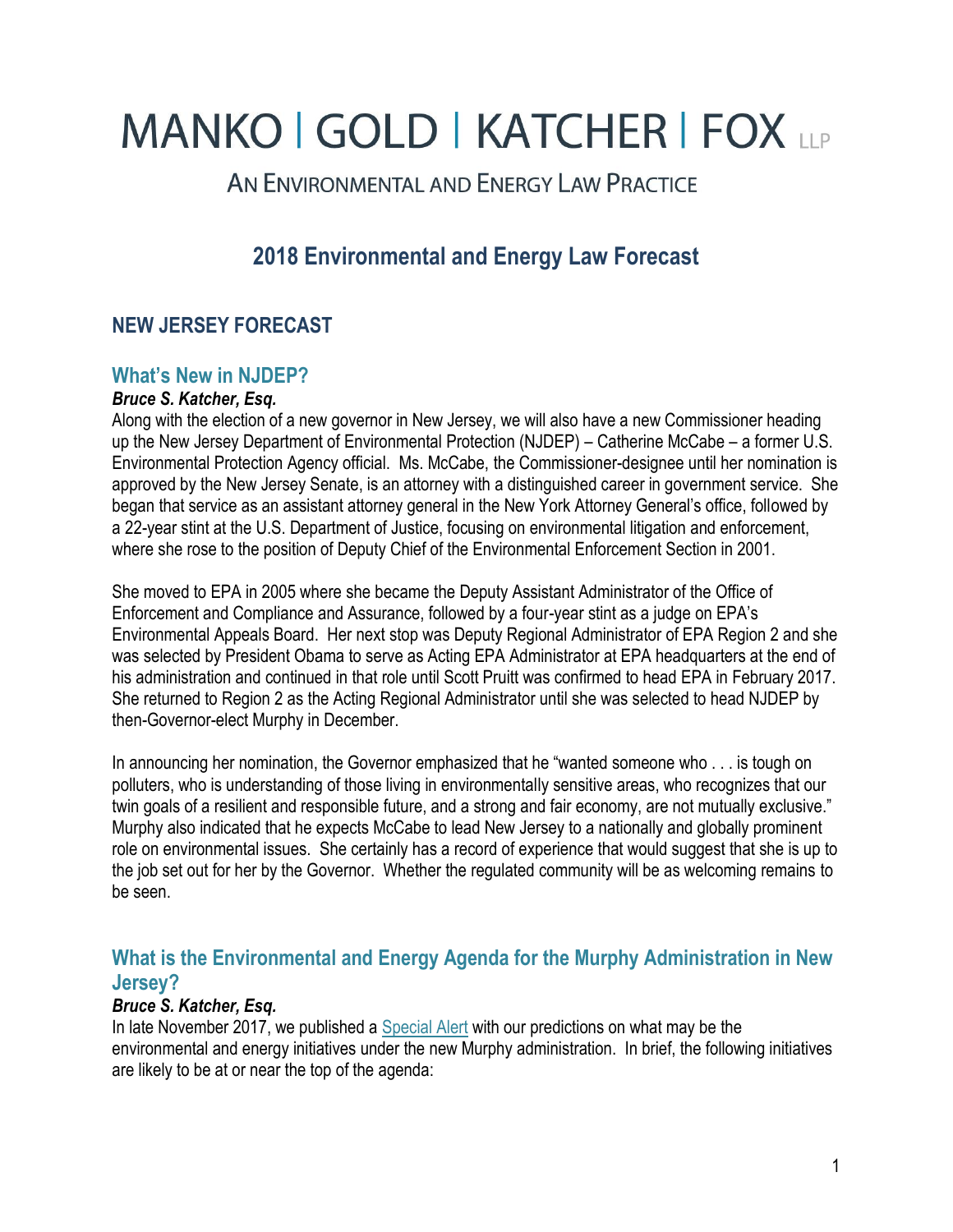- 1. Greenhouse Gas
	- a. Re-entry into the Regional Greenhouse Gas Initiative and (RGGI)
	- b. Possible expansion of RGGI objectives into transportation
	- c. Support of the U.S. Climate Alliance and the Paris Accords
- 2. Electric Vehicle Use and Infrastructure
	- a. Promotion of electric vehicles and infrastructure
	- b. Pursuit of California zero-emission vehicle program
- 3. Renewable Energy and Storage
	- a. Wind vigorous effort to promote off-shore wind
	- b. Solar promote increased investment in solar to once again position New Jersey as a solar leader among the states
	- c. Portfolio Standards support a move to 100 percent clean energy by 2050
	- d. Storage promote clean energy storage
	- e. Siting promote renewable siting to minimize adverse environmental impacts
- 4. Nuclear Murphy indicated support for nuclear as an energy source during the campaign, however many of the environmental groups supporting him are not on board.
- 5. Fracking support for initiatives that would disincentive fracking
- 6. Resiliency Continue to support resiliency efforts including smart girds, microgrids and advanced metering as well as protection of the shore from damaging storms.
- 7. Urban toxics, diesel emissions, environmental justice and ports The Governor-elect's campaign materials emphasize the importance of addressing disproportionate environmental impacts on low income and politically vulnerable communities. Thus, these areas are expected to be a focus of these efforts.
- 8. Land Use Regulation
	- a. Smart Growth An important plank of the Murphy platform was to return New Jersey to a leadership role in smart planning.
	- b. Status of recent regulatory changes Land use regulatory revisions adapted over the last several years could be a target for re-evaluation.
	- c. Highlands and Pinelands The composition of both Commissions could face change and some key recent decisions (e.g., re pipelines in the pinelands and septic density in the Highlands) could face re-examination.
- 9. Site Remediation this topic is addressed under a separate article in this Forecast [here.](https://www.mankogold.com/publications-SRRA-Remedial-Action-Permits-Direct-Oversight-Liability-Reform.html)
- 10. Strategic state leadership on environmental issues where EPA retreats Expect New Jersey to take a leading role on issues such as climate change where EPA is retrenching.

# **Changes in Store for Site Remediation Program and SRRA?**

#### *Bruce S. Katcher, Esq.*

While it is unclear whether the new administration will make significant changes in the site remediation regulatory program, it seems likely that an effort to amend the Site Remediation Reform Act (SRRA) will at least begin in 2018. Now that over eight years have passed since the statute was enacted in 2009, it is obvious that the statute is in need of fine tuning. Examples of issues that could be addressed in that process include the following: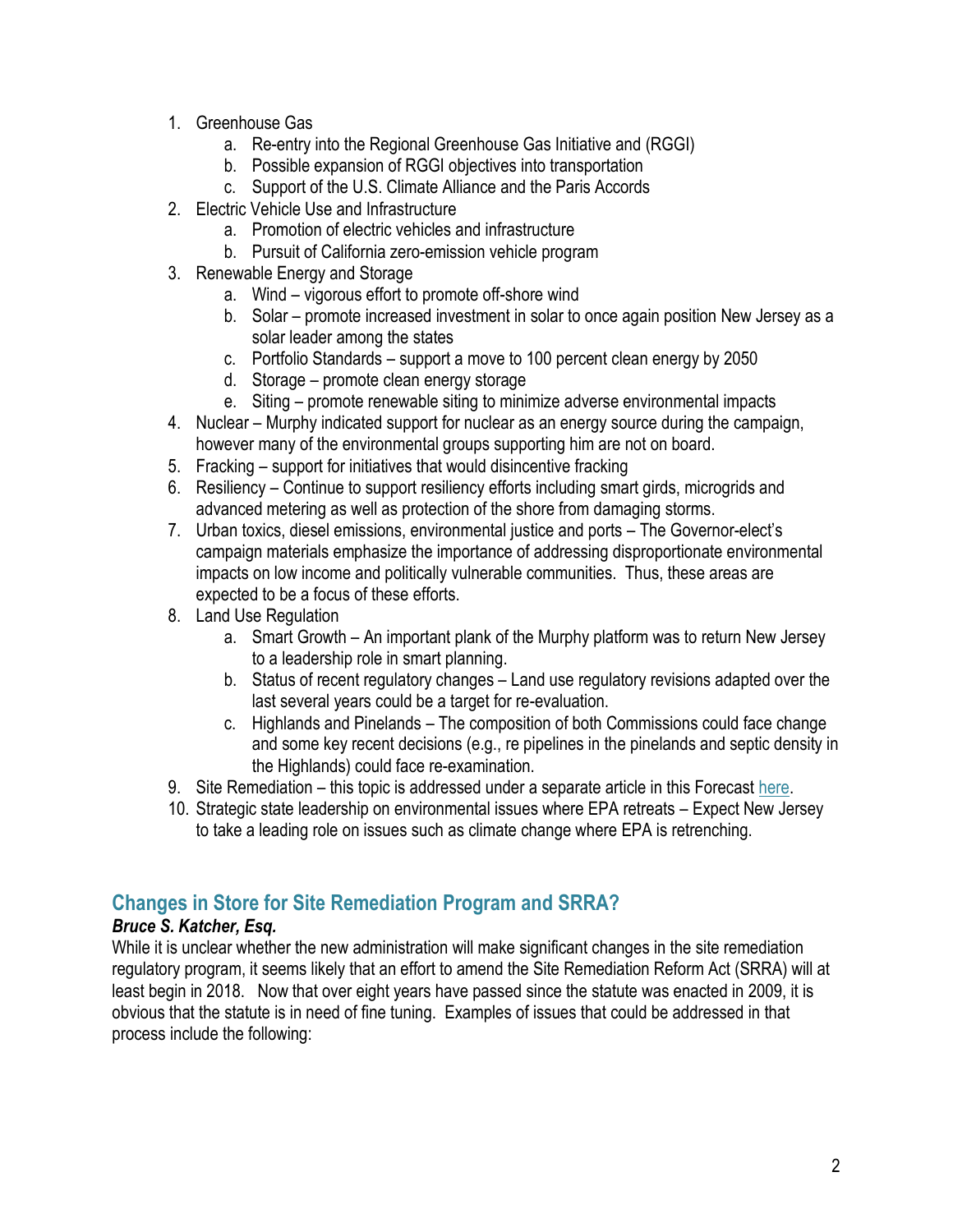- 1. Remedial Action Permits: Improvements to the remedial action permit process to
	- a. Clarify that the process should not be used by NJDEP as a substitute for remedy review but instead only to review the post-remedy monitoring and maintenance program,
	- b. Eliminate the requirement that an owner that acquired a property after a discharge occurs and implements a remediation must remain a permittee indefinitely and have permittee status eliminated after it sells the property, and
	- c. Authorize the issuance of permits by rule and general permits based on LSRP certification that would eliminate the extensive delays in NJDEP permit issuance that are created under the current system of individual permits.
- 2. Financial Assurance: Reform the options for financial assurance for engineering controls to allow self-guarantees and surety bonds (including with respect to remediation funding sources under the Industrial Site Recovery Act as to the latter) and reduce the term of financial assurance mechanisms, with allowance for renewal as appropriate.
- 3. Direct Oversight: Creation of a process to terminate direct oversight for cases where parties proceed in good faith to correct a deficiency that caused them to be in direct oversight and to expand the litigation settlement carve out to include matters settled administratively by consent order.
- 4. Liability Reform: Provide more clarity as to and expand liability relief for innocent purchasers (e.g., see the bona fide prospective purchaser relief available under federal Superfund law) and volunteers.
- 5. Historic pesticides/historic fill: The status of these conditions and when they require remediation is in need of clarification and greater flexibility than what is provided under existing law.

On the regulatory/guidance side, issues that may be in line for attention include the following:

- 1. Reform of the agency's fill guidance to enable the use of alternate fill above the floodplain and relax the "like-on-like" limitation in appropriate circumstances
- 2. Clarification of situations in which LSRP's must evaluate so-called "contaminants of emerging concern" and what standards to apply in addressing the remediation of such contaminants (see the article elsewhere in tis Forecast for further information on the issue of emerging contaminants).
- 3. Application of the agency's direct oversight enforcement policy as more and more sites run afoul of missing deadlines and falling into "mandatory" direct oversight
- 4. Finalization of the agency's rule proposal to specify the remediation requirements for discharges from "unregulated heating oil tanks".
- **5.** Re-examination of recent changes to soil and groundwater remediation standards and updating of default values for soil impact to groundwater standards.

# **Contaminants of Emerging Concern Such as PFAS to Receive Increased Attention in New Jersey**

# *John F. Gullace, Esq.*

The New Jersey Department of Environmental Protection (NJDEP) Site Remediation and Waste Management Program recently launched a [webpage dedicated to "Contaminants of Emerging Concern."](http://www.nj.gov/dep/srp/emerging-contaminants/) According to NJDEP, the new webpage "focuses on Per- and Polyfluoroalkyl Substances (PFAS)" such as perfluorooctanoic acid (PFOA); Perfluorononanoic Acid (PFNA); and Perfluorooctanesulfonic Acid (PFOS). NJDEP later announced at a technical conference that hundreds of PFAS are present in the environment;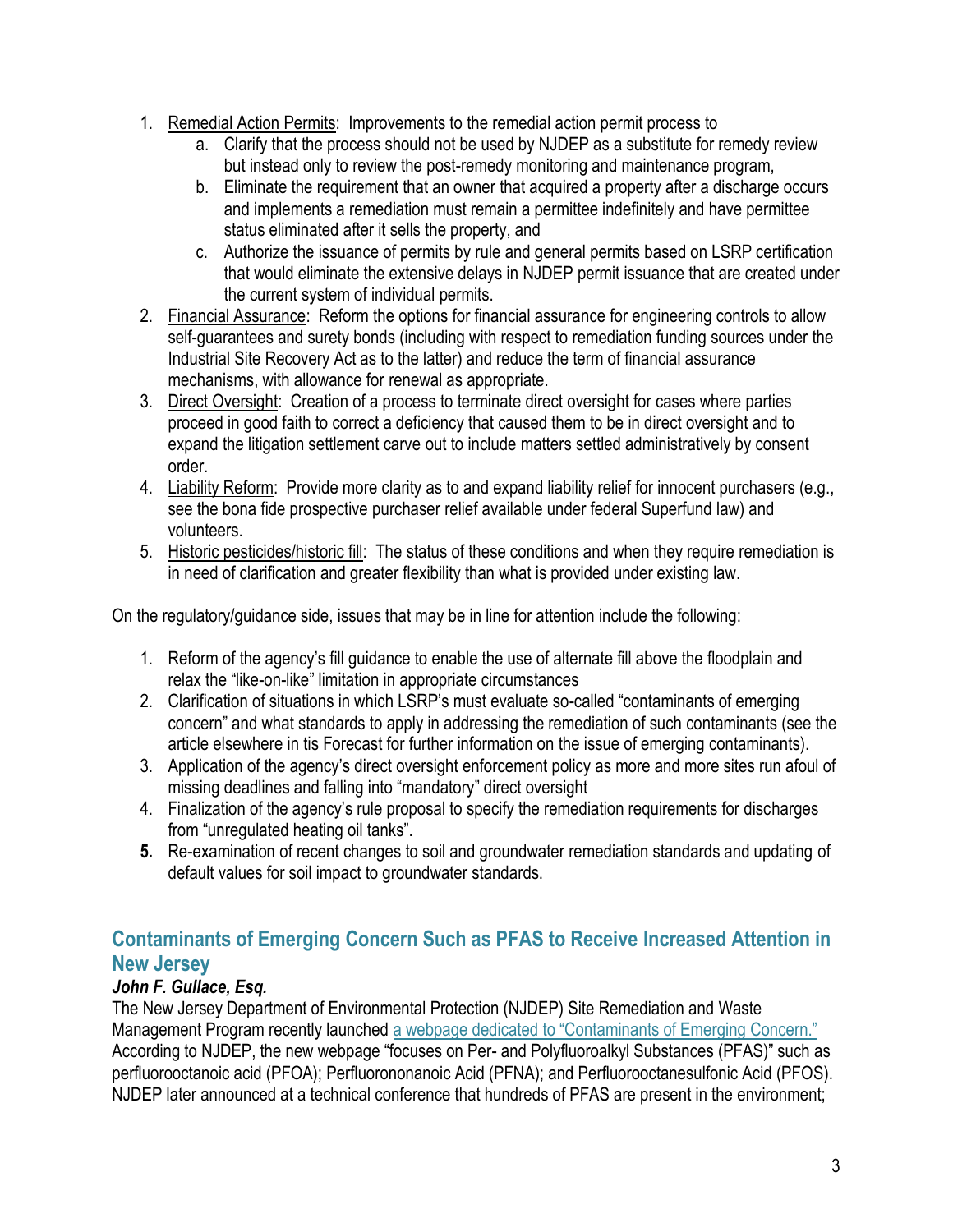are detrimental to human health and the environment in very low concentrations; and are actively being studied by NJDEP. The import of these comments from NJDEP is that the State is developing standards for many other PFAS.

According to NJDEP, contaminants of emerging concern such as PFAS, "if discharged to the waters or onto lands of the State, are pollutants that must be remediated using a Licensed Site Remediation Professional (LSRP). When the remedial objective for a site is an entire site final remediation document and the site is currently or was formerly occupied by facilities that stored, handled, and used contaminants of emerging concern, LSRPs must consider these contaminants of concern during the investigation and remedial action. LSRPs must evaluate the site for potential spills and releases through air, water, and waste discharges." We expect the administration of Governor Murphy and Commissioner McCabe to support and expand these efforts to establish cleanup standards for PFAS, often in the parts per trillion.

The regulated community may challenge these efforts by NJDEP to establish cleanup standards for PFAS. On December 19, 2017, the Superior Court of New Jersey, Appellate Division, issued an unpublished opinion in *Chemistry Council of New Jersey v. NJDEP*, No. A-1439-15T4, that invalidated the Interim Specific Ground Water Quality Criteria (ISGWQC) for PFNA adopted by NJDEP. According to the court: "The record here shows that these interim criteria have become de facto a permanent regulatory scheme without the agency complying with the requirements of the [Administrative Procedures Act] APA. As such, these measures are declared invalid." Opinion at 15. Although the court's opinion may be moot as to PFNA in light of rulemaking initiated by NJDEP in 2017 and finalized on January 16, 2018, which set a final standard for PFNA, the message from the court is clear. Any effort by NJDEP to regulate other PFAS must more promptly trigger the formal rulemaking process under the APA, with its attendant opportunity for comment and, potentially, litigation. In 2018, we expect to see new cleanup standards for previously obscure PFAS, new rules, and potentially litigation as NJDEP and the regulated community grapple with how to address these contaminants of emerging concern.

# **NJDEP's Direct Oversight of Contaminated Properties Undergoing Remediation Will Continue to Evolve in 2018**

#### *John F. Gullace, Esq.*

Properties that are in the New Jersey Department of Environmental Protection (NJDEP) Site Remediation Program (SRP) are required to complete various cleanup activities by specified deadlines under the auspices of a Licensed Site Remediation Professional (LSRP). If the remediation of a site fails to stay on schedule, the site may become subject to the onerous Direct Oversight (DO) requirements of the Administrative Requirements for the Remediation of Contaminated Sites (ARRCS). N.J.A.C. 7:26C-14. In 2017, we saw a significant increase in the number of sites subjected to DO, either at the discretion of NJDEP or by operation of law. Regardless of the mechanism by which DO was imposed on sites, NJDEP has also developed mechanisms to avoid or relax the DO requirements, where NJDEP believes it is warranted. Two forms of Administrative Consent Order were developed by NJDEP as a result.

Where a site faces deadlines that will not be met and a prospective purchaser wishes to acquire the contaminated property, but only if it will not be subject to DO, NJDEP has developed a Pre-Purchaser Administrative Consent Order (ACO) which must be negotiated and fully executed by the purchaser and NJDEP prior to the acquisition. This form of ACO effectively extends the deadlines that would otherwise trigger DO. Another mechanism being used in circumstances where DO has been triggered at a site,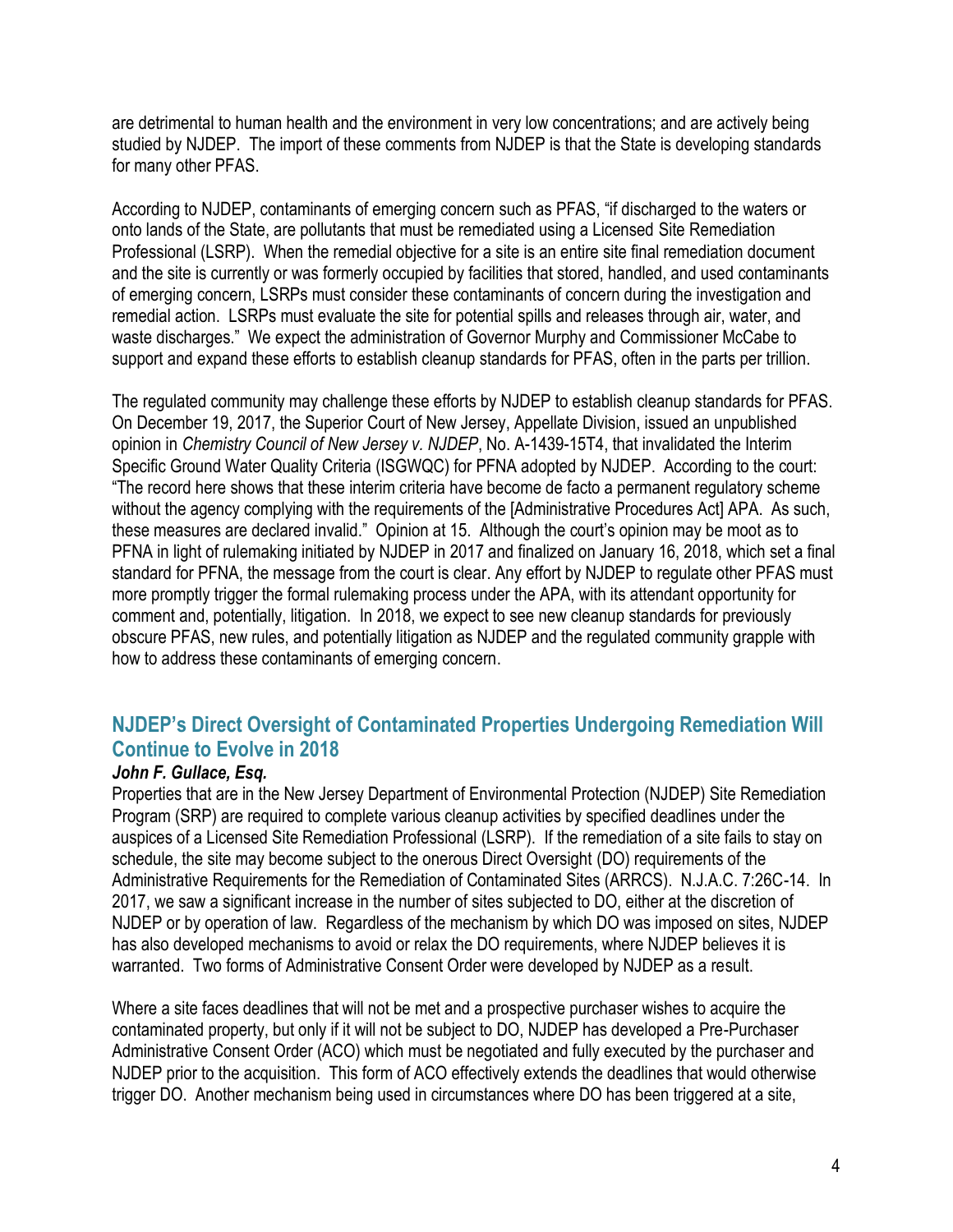perhaps innocently, are ACOs where adjustments to the DO requirements are earned and the site is allowed to proceed through the remediation process largely under the auspices of an LSRP. The details of such orders vary depending upon the circumstances of each site.

Absent the change in administration in Trenton, we would have expected this flexible approach to DO to expand as more and more sites are deemed by NJDEP to have triggered DO; however, it's unclear whether the new administration will look favorably on this flexibility when DO has been triggered or is likely to be triggered. Equally, it's unclear whether non-governmental organizations (NGOs) might challenge any ongoing efforts by NJDEP to "relax" the strictures of DO. This will be an emerging issue to watch in 2018.

#### **What's in the Air for 2018 in New Jersey?**

#### *Carol F. McCabe, Esq.*

NJDEP has been active in 2017 on the air front, and we'll likely see some of NJDEP's initiatives carry over into 2018. On the permitting front, NJDEP has recently announced several new general permits: GP-016A, which covers minor source manufacturing and material handling equipment with potential emissions below reporting thresholds, is intended to constitute a more flexible and workable replacement for existing general permits governing abrasive blasting, woodworking and small emitters; GP-018 and general operating permit GOP-008 for boiler(s) or heater(s) with a rated capacity greater than or equal to 5 MMBtu/hr and less than 10 MMBTU/hr, are intended to replace the current general permit for boiler(s) or heater(s) each less than 10 MMBTU/hr. Additional general permit actions are anticipated to include revisions to general permits governing fuel dispensing facilities, portable equipment, boilers and heaters with a rated capacity equal to or greater than 10 MMBtu/hr and less than 50 MMBtu/hr and non-MACT plating operations.

Several rulemaking actions have been completed, including the recently published rules that adopt federal VOC control technique guidelines for paper, film and foil coatings, fiberglass boat manufacturing materials, miscellaneous metal and plastic parts coatings, and industrial cleaning solvents, as well as NOx RACT standards governing existing simple cycle combustion turbines combusting natural gas and compressing gaseous fuel at major NOx facilities and from stationary reciprocating engines combusting natural gas and compressing gaseous fuel at major NOx facilities. A rule addressing federal PM2.5 New Source Review permitting requirements and the removal of certain startup, shutdown and malfunction provisions was recently finalized, as was a rule repealing t-butyl acetate (TBAC) reporting requirements and addressing the decommissioning of Stage II vapor control systems.

NJDEP's Resiliency, Air Toxics and Exemptions (RATE) rulemaking was proposed for public comment, and was adopted in final on January 16, 2018. The RATE rulemaking is intended to: 1) incorporate resiliency measures regarding the use of emergency equipment conducting construction, repair and maintenance; 2) update toxic valuations using current scientifically based values; 3) incorporate new permit exemptions for specified equipment and operations; 4) repeal Subchapters 30 and 31 (pertaining to outdated NOx trading programs); and 5) undertake minor cleanup of existing rules. In light of the RATE rule's proposed tightening of reporting thresholds for a large number of hazardous air pollutants, this rule has potentially significant ramifications for many facilities in New Jersey.

NJDEP has also announced new developments in the world of modeling and risk assessments. Certain changes to its risk screening worksheet have been made, including the addition of sulfuryl fluoride as a pollutant for which risk screening must be conducted and the adoption of California's risk factor for those